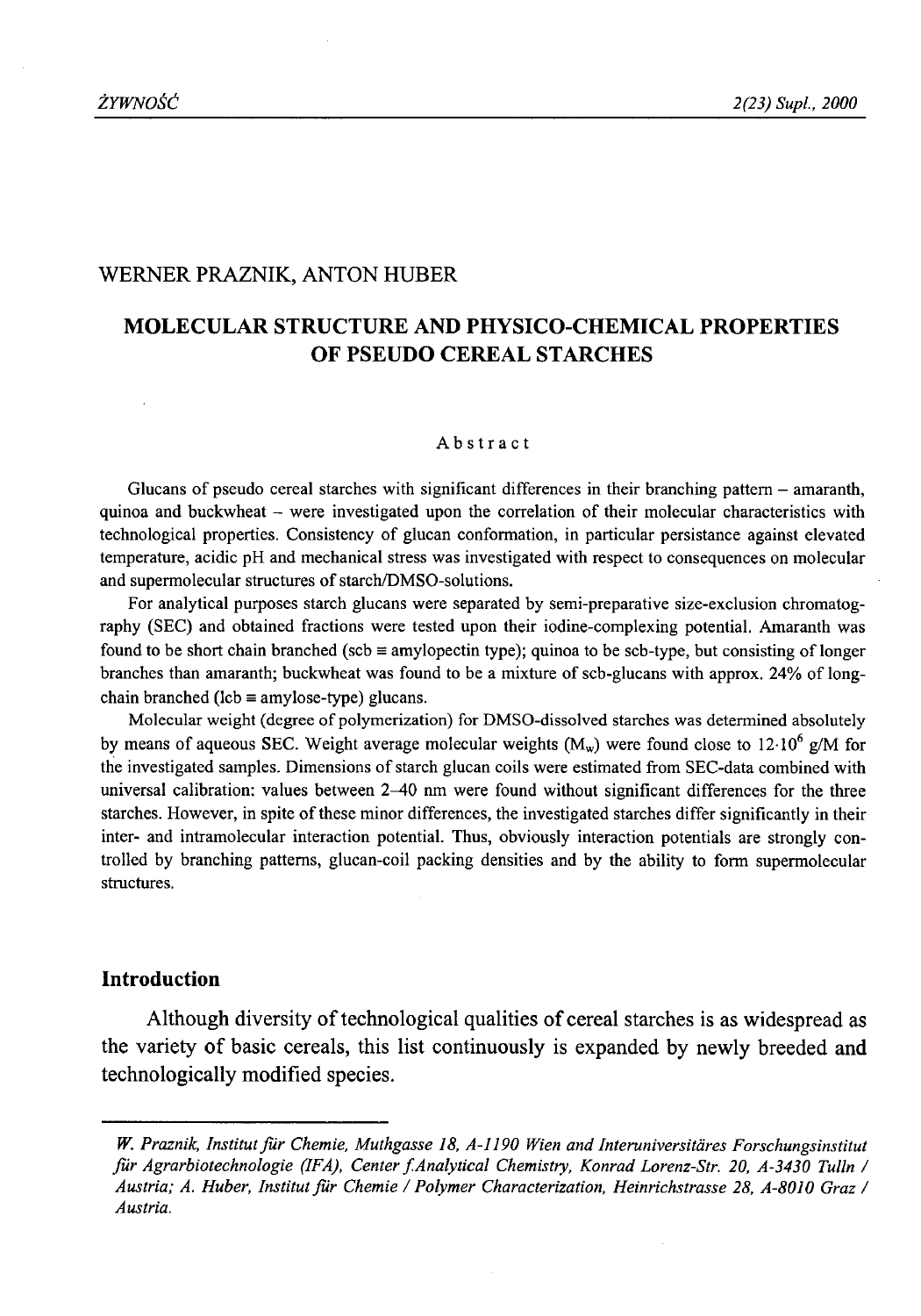As starch is strongly determined by the biological history of the starch containing system a systematic analysis of technological qualities needs information from different levels: history of biological conditions, macroscopic granula-level characteristics, information about molecular dimensions and about conformation on molecular and supermolecular level. Whereas granule-characteristics such as composition (percentage of glucans, proteins, lipids, salts), size and geometry of granules, degree of cristallinity and water content ever have been considered to be important, the influence of molecular-level characteristics such as degree of polymerization (mean values, mass and molar distributions), branching pattern and interactive potential of starch glucans often is ignored or, at least, underestimated [1, 2]. Nevertheless, it is well known that in particular kind and percentage of amylose-type non/long-chain branched (nb/lcb) and amylopectin-type short-chain branched (scb) glucan fractions strongly influence macroscopic starch qualities [3, 4]. Starches of pseudocereals amaranth, quinoa and buckwheath, which differ in these molecular qualities, are investigated upon the consequences of these differences on technological properties  $[5-12]$ .  $5$ ,  $12$ 

### **Experimental**

### *Material*

Starch of buckwheat was isolated from *Fagopyrum esculentum* (Nestelberger/ Austria); starches of amaranth and quinoa were prepared from *Amaranthus cruentus* and from *Chenopodium quinoa* (Posch/Austria), respectively.

# *Molecular characteristics*

### *Dissolution*

DMSO/starch glucan solutions were prepared for semi-preparative low pressure SEC-system in the range between 0.5-2 mg/mL for high pressure SEC analysis. To ensure elimination of supermolecular associates, dissolution was extended up to 100 hours with permanent stirring at 80°C. To avoid interfering phenomena by exergonic mixing energies in SEC-matrix, DMSO/starch solutions were mixed 1:1 with aqueous eluent (0.005 M  $\text{Na}_2\text{CO}_3$ ) before chromatographical analysis.

### *Molecular weight distribution and glucan dimensions*

For absolute molecular weight analysis, estimation of glucan coil dimensions and packing densities within occupied volumina, the SEC system (TSK PWM, PW 6000G, PW 5000G, PW 4000G, PW 3000 G; each 300 mm, ID 7.5 mm, ToyoSoda / J) was connected to dual-detection of mass (interferometrie refractometer: Optilab 903, Wyatt Technology/US) and scattering intensity (low angle laser light scattering instrument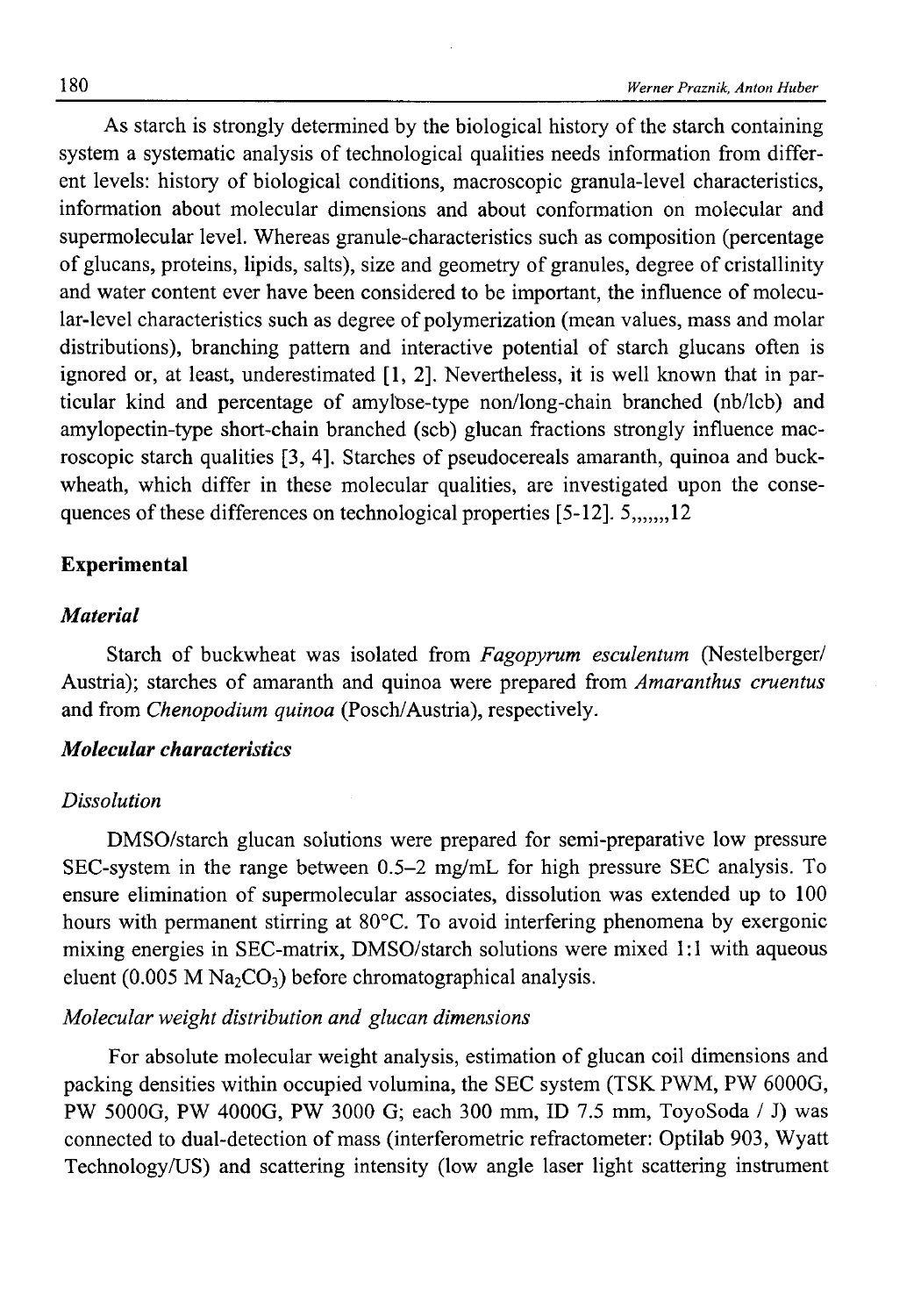(KMX-6, TSP/US; injected sample volume:  $260 \mu L$  of approx. 0.5 mg/mL solutions; eluent:  $0.005$  M aqueous Na<sub>2</sub>CO<sub>3</sub>). Estimation of glucan coil dimensions was achieved by universal calibration of SEC-chromatograms. For branching analysis of separated components, 1 mL fractions were stained with iodine reagent.

For these experiments data acquisition with integrated data reduction was managed by software package CODAwin32 and data processing with software package CPCwin32 (both: a.h group/Austria).

# *Branching analysis by iodine staining*

The percentage of amylose-type nb/lcb-glucans was obtained from iodinecomplexing potential (stock solution: 125 mg suspended with 400 mg KJ in 1000 mL  $H<sub>2</sub>O$ ; before application an equivalent of the stock solution was diluted 1:1 with 0.1 M acidic acid to provide pH 4.6). 1 mL of this reagent was added to 1 mL starch solution  $(100 \mu g \text{glucan/mL})$  either from the bulk or from SEC-obtained fractions. Noncomplexed scb-glucans were monitored by extinction at 525 nm  $(E_{525})$ , iodinecomplexed nb/lcb-glucans at 640 nm  $(E_{640})$ .

Amylose-content of investigated starch solutions (10 mg glucan in 1 mL DMSO, diluted with 0.005 M Na<sub>2</sub>CO<sub>3</sub> to a final concentration of 100  $\mu$ g glucan/mL) were determined by referring to amaranth (0% amylose) and phosphorylase-synthezised nonbranched  $\alpha$  (1–4) glucan (100 % amylose).

Finally, a ratio of amylose-type non/long-chain branched and amylopectin-type short-chain branched glucans was obtained by computing the extinction-ratio  $E_{640}/E_{525}$ .

## *Branching analysis by enzymatic fragmentation and subsequent fragment analysis*

Starch samples were dissolved in DMSO (31 h, 80°C) and mixed with acetatbuffer  $(0.5 \text{ mL}$  starch suspension  $+ 1.5 \text{ mL}$  buffer; final pH 5.3); debranching was achieved by incubating  $5 \mu L$  Isoamylase (Hayashibara, EN 102) and stirring for 17 h at 38°C. Enzyme was denaturated by heating (5 min 95°C) and the sample solution was desalted with DOWEX mixed bead ionexchanger.

Analysis of debranched glucans was done by means of SEC (Pharmacia Superose 12 (1 = 300 mm, ID = 10 mm) + Merck Fractogel TSK-HW 40 (S) (1 = 150 mm, ID=10 mm); eluent 0.06M sodium-acetate pH 5.5; injection volume: 300 µL; flowrate: 0.42 mL/min) and HPAEC-PAD system (Dionex: Bio LC Modeli 4000i System, working electrode: gold, reference electrode: Ag/AgCl, column: Carbo-Pac PA 100; injected volume:  $20 \mu L$ ; flowrate: 1,2 mL/min; gradient profile: 0 min 90% A/10% B to 90 min  $10\%$  A/90% B: A = 150 mM NaOH, B = 150 mM NaOH + 500 mM NaOOCCH<sub>3</sub>).

Preparation of B-limit dextrin: starch samples (1% in DMSO) were mixed with sodium-acetat buffer (1 mL starch suspension  $+3$  mL buffer; final pH 5.3) and incubated with 4.55  $\mu$ L ß-Amylase (SIGMA, A-7005) for 2 h at room temperature. Enzyme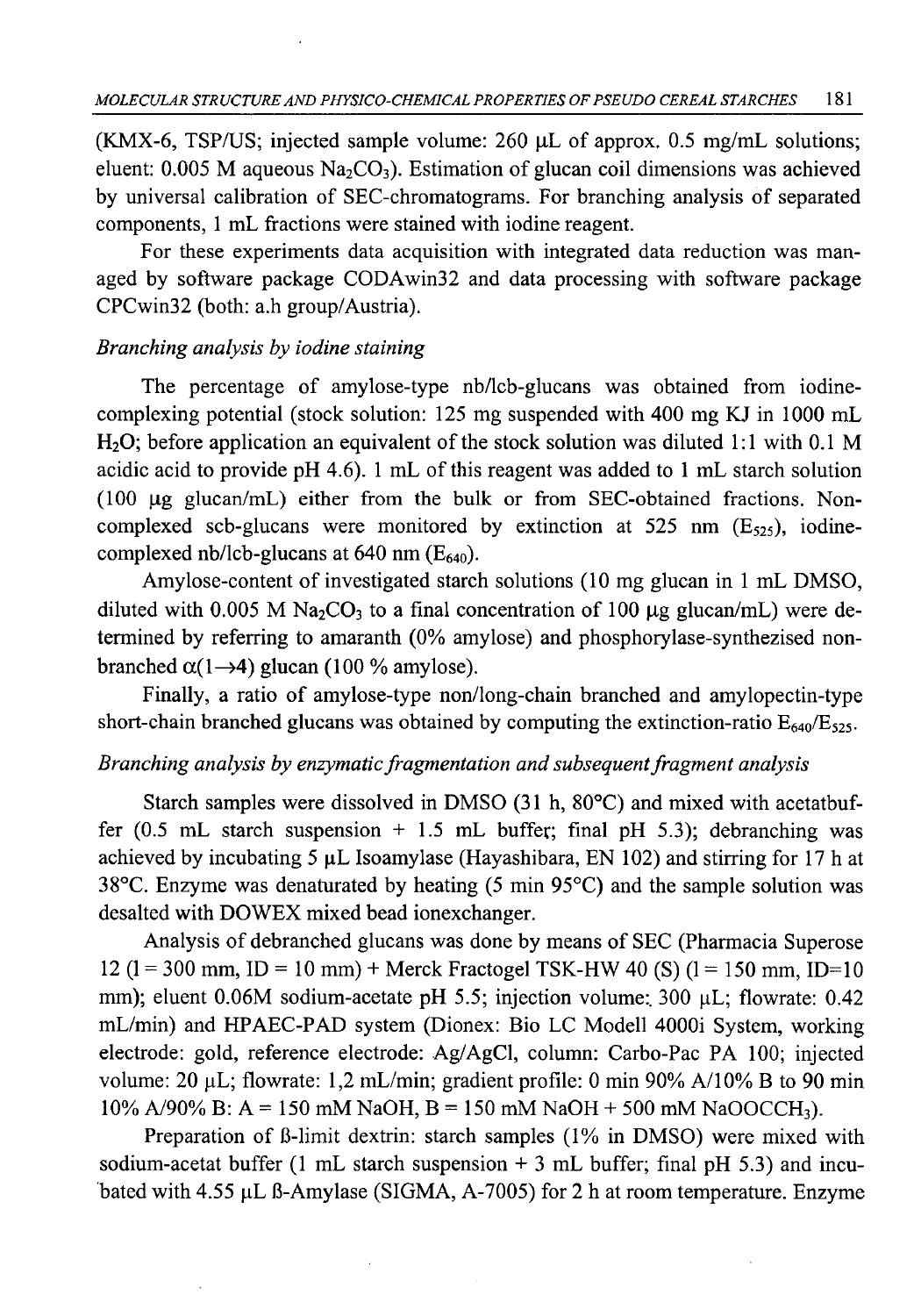was denaturated by heating (5 min 95°C) and the sample solution was desalted with DOWEX mixed bead ionexchanger.

# *Technological Qualities*

# *Gelatinization behaviour and resistance against mechanical, chemical and thermal stress*

Gelatinization behaviour of aqueous starch suspensions was investigated with a cone/plate-Rheometer (Physica/Germany; system MK 250; 5% (w/w), 50°C, shear rate of 100 s<sup>-1</sup> and a heating rate of  $2^{\circ}$ C/min up to 95 $^{\circ}$ C).

Paste viscosity was determined with a Brabender Viscoamylograph E (Brabender, Duisburg/Germany, 10% (w/w), temperature program 30-90°C with a heating rate of 1.5°C/min, 75 rpm, holding period: 30 min, cool to 30°C).

Shear stability was determined in a cylinder-geometry rheometer (Physica/ Germany; system cylinder Z3 DIN, smooth spindle; 5% (w/w) aqueous starch suspension; shear rates: 5 min at 100 s<sup>-1</sup>, 5 min 1000 s<sup>-1</sup> and again 5 min at 100 s<sup>-1</sup>). Shear stability is computed as the similarity between viscosity at the end of first period ( $\eta_{be}$ )  $_{\text{fore}}$ ) and viscosity after second period ( $\eta_{\text{after}}$ ) of shear stress in terms of shear stability percentage.

Acid resistance was determined for aqueous starch suspensions  $(5\%$  (w/w), pH 3.0, 2 M citric acid, viscosity at 95 $\degree$ C before and after acidification at 100 s<sup>-1</sup>. The degree of resistance was determined as the ratio of viscosity before ( $\eta_{initial}$ ) and after ( $\eta_{pH}$ ) 3) acidification.

Freeze/thaw stability was determined according a modified method of Schoch [13,14]. For a freeze/thaw cycle the resulting suspensions were stored overnight at -7°C and thawed the next day in a 30°C water bath. The amount of liberated water was determined after centrifugation. For a next freeze/thaw cylce the starch pastes were resuspended with the liberated water, homogenized and once again stored overnight at -7°C. Freeze/thaw-stability is computed as the percentage of liberated water in a series of six freeze/thaw-cycles. Each freeze/thaw-cycle is assumed to be equivalent to a three week storage at 4°C.

### **Results and discussion**

### *Molecular characteristics*

With dual detection of mass (DRI) and scattering intensity (LALLS) absolute information about molecular weight and degree of polymerization for SEC-separated starch glucan fractions, and thus, about degree of polymerization distribution for the investigated starches could be achieved (Fig. 1).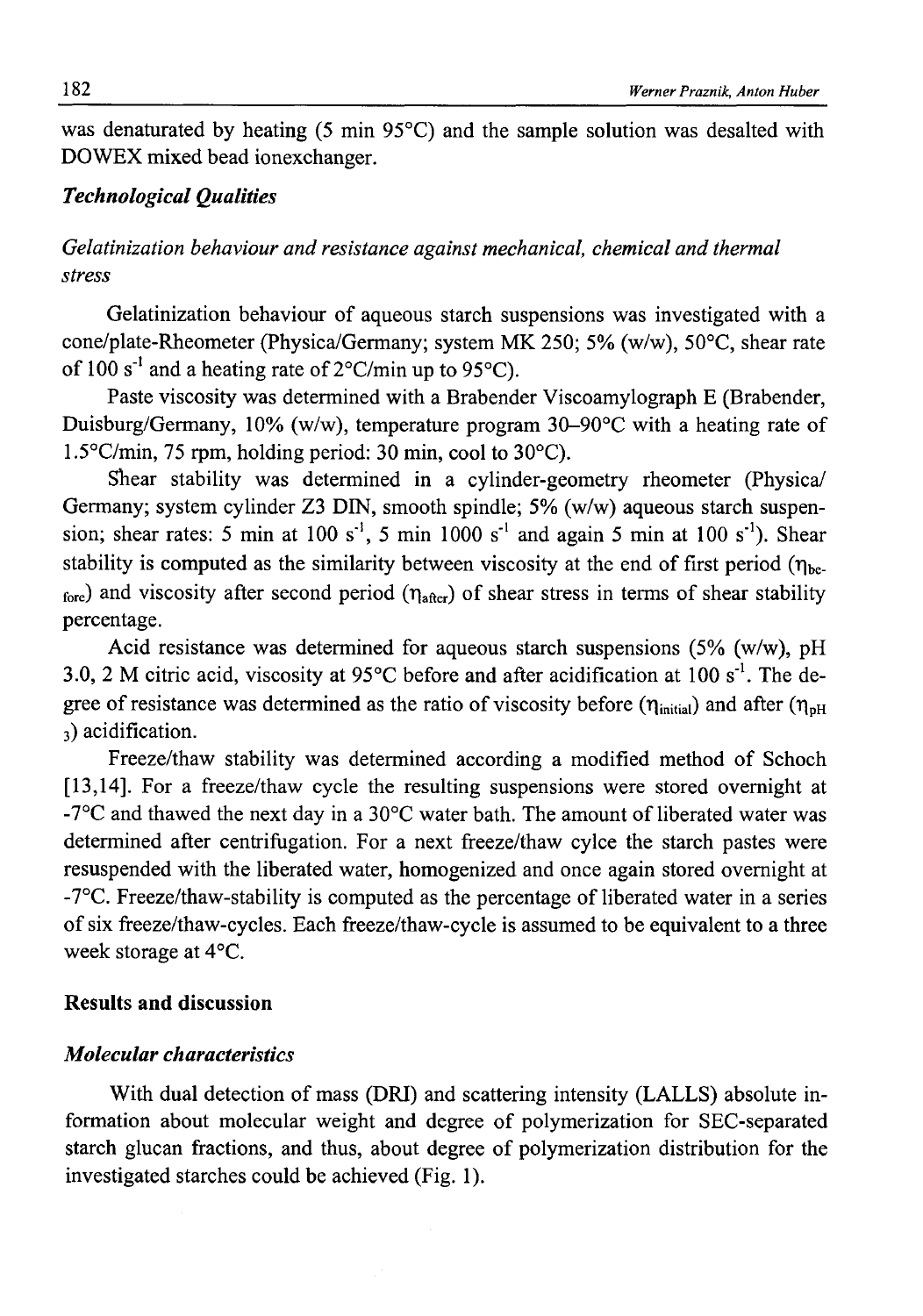The maximum value of degree of polymerization was found for all of the investigated starches in the range of 150 000  $\pm$  20 000 glucose units – a surprising fact, as no significant difference was found for scb-type starch glucans (amaranth, quinoa) and scb/lcb-mixed-type (buckwheat) starch.

Minimum dp-values however, differ significantly for the different starch: the applied dissolving-process obviously reduced supermolecular structures of amaranth, and quinoa but left supermolecular structures buckwheat. As mean values of degree of polymerization, for instance weight average degree of polymerization  $(dp_w)$ , strongly depend on the width of degree of polymerization distribution,  $dp_w$ -values for the investigated starches differ significantly. Resulting molecular weight distributions in Fig. 1 are normalized to unity-area to enable fast identity-checks via matching/ mismatching areas.



Fig. 1. Amaranth  $(M_w=11.8 \cdot 10^6 \text{ g/mol} \equiv dp_w=72500 \text{ Glc})$ , Quinoa (11.3 $\cdot 10^6 \text{ g/mol} \equiv dp_w=70000 \text{ Glc}$ ) and Buckwheat (15.4-10<sup>6</sup> g/mol  $\equiv$  dp<sub>w</sub>=94900 Glc).

Tab. 1 lists the values for computed dimensions and packing densities of glucancoils. All of the investigated starches consisted of glucan coils which occupied volumina with sphere-equivalent radii  $(R_e)$  between 2-40 nm. Different to the fluctuating  $dp_w$ -values, R<sub>e</sub>-values for maximum-mass fraction (R<sub>e</sub>p(Max)) were found very similar for all investigated samples.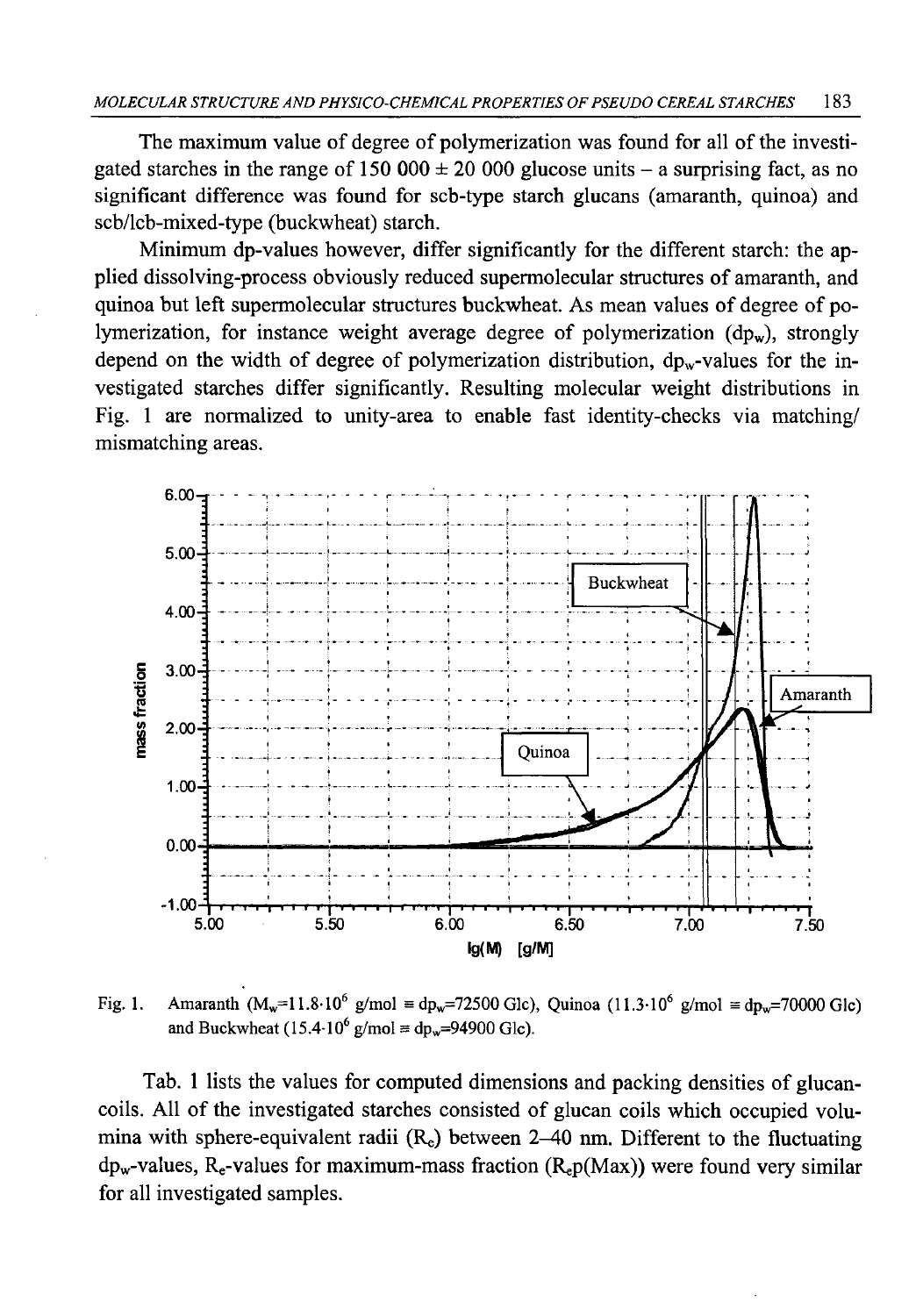Tabela 1

| Molecular characteristics                | amaranth     | quinoa  | buckwheat |
|------------------------------------------|--------------|---------|-----------|
| $dp(Min)$ [Glc]                          | 5 0 0 0      | 4 600   | 38 000    |
| dp(Max) [Glc]                            | 167 000      | 161 000 | 134 000   |
| $dp_w$ [Glc]                             | 72 500       | 70 000  | 94 900    |
| sphere equivalent radius of glucan coils |              |         |           |
| $R_e(Min)$ [nm]                          | $\mathbf{2}$ | 2       | 2         |
| $R_e$ (Max) [nm]                         | 40           | 40      | 40        |
| $R_e p(Max)$ [nm]                        | 27           | 28      | 29        |
| relative packing density of glucan coils |              |         |           |
| molecules, corresponding to $dp_w$       | $ref = 1.0$  | 0.9     | 1.3       |
| $R_e = 2-5$ nm molecules                 | $ref = 1.0$  | 0.9     | 7.6       |
| $R_e$ = 35-40 nm molecules               | $ref = 1.0$  | 0.9     | 0.8       |
| average                                  | $ref = 1.0$  | 0.9     | 3.2       |

Mean values of degree of polymerization and dimensions of DMSO-dissolved glucan coils of investtigated starches from universal calibrated SEC-data.

ref: reference; Min: minimum value; Max: maximum value; dp: degree of polymerization; dp<sub>w</sub>: weight average degree of polymerization;  $R<sub>e</sub>$ : sphere equivalent radius of occupied volume by a dissolved glucan molecule;  $R_e p(Max)$ :  $R_e$  for maximum mass glucan-fraction;

Referring to amaranth, relative packing densities for each glucan fraction was estimated with determined molecular weight (degree of polymerization) and corresponding occupied volumina: the fraction containing the largest molecules  $dp(Max)$ , the fraction of smallest molecules dp(Min) and the fraction in the vicinity of weight average degree of polymerization  $(dp_w)$ . Whereas no significant difference in the packing densities of the most voluminous molecules between the investigated starches could be found, differences were significant for the small molecules, in particular for buckwheat. Glucan coils of buckwheat were 7 times higher in packing density than amaranth and quinoa.

For investigation of branching characteristics the starch samples in a first approach were investigated upon their iodine-complexing potential in bulk solution. Minimum interaction was found for amaranth, resulting in a value of 0.46 for the  $E_{640}/E_{525}$ -ratio and thus, indicating that amaranth consists of scb-glucans only. Amylose-percentages for quinoa and buckwheat were determined from observed  $E_{640}/E_{525}$ ratio-values referring to  $E_{640}/E_{525}$ -values obtained for mixtures of scb-glucan amaranth mixed with increasing percentages of synthetic nb-glucans (Tab. 2).

For more detailed information, the starches then were separated on SEC-system (Fig. 2). Similar to results of bulk-investigations, the  $E_{640}/E_{525}$ -profiles classify amaranth as scb-glucan starches with comparable uniform  $E_{640}/E_{525}$ -values close to 0.5. Likewise for quinoa a quite uniform  $E_{640}/E_{525}$ -elution profile was found, but with sig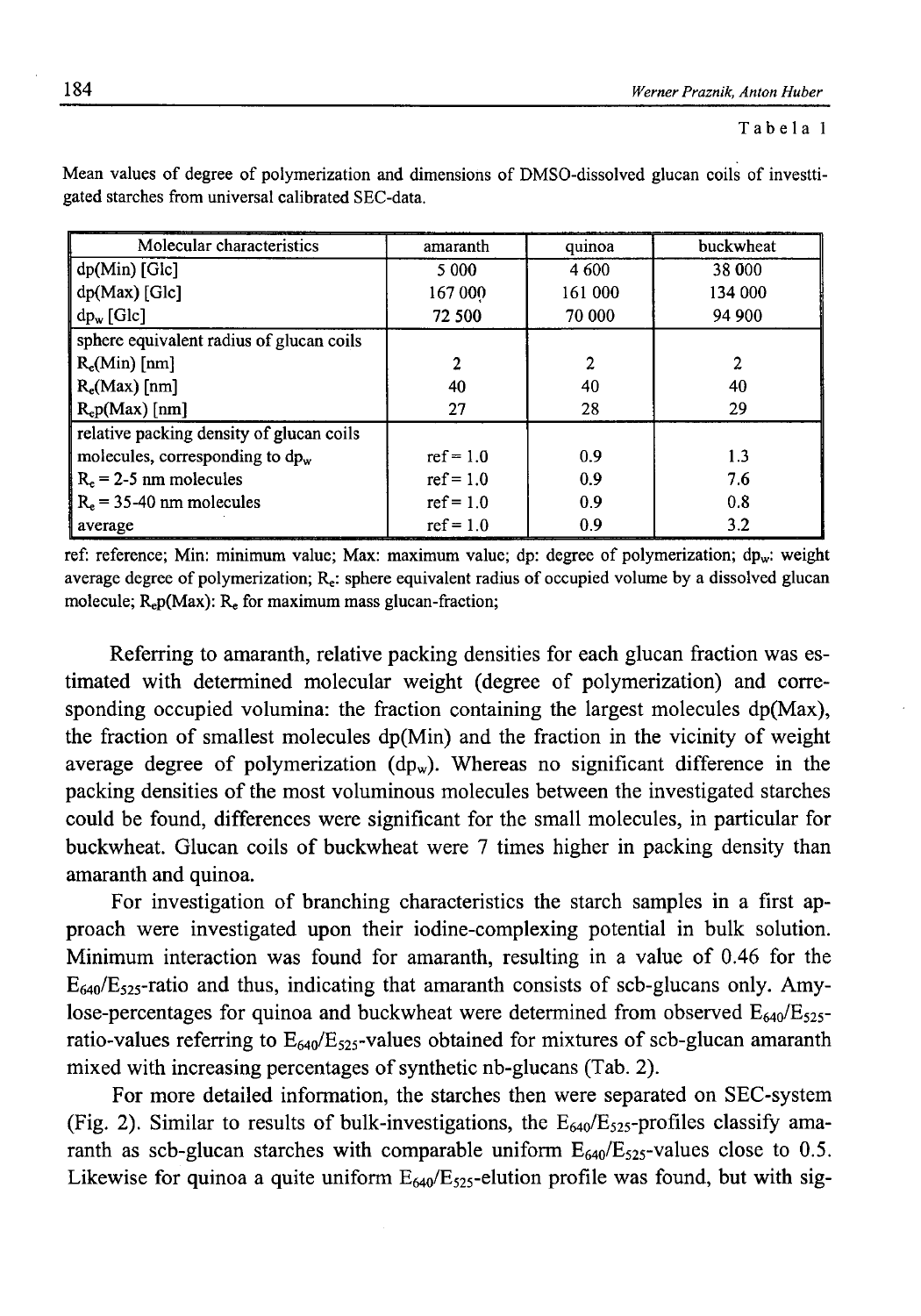nificantly higher iodine-complexing characteristics. But although significantly higher in terms of  $E_{640}/E_{525}$ -values, quinoa glucans even were classified as scb-type but consisting of longer branches than amaranth. Buckwheat obviously contain two populations with respect to iodine-complexing potential: a scb-fraction of large molecules with minor iodine complexing potential and a fraction of midrange-size molecules with significantly higher iodine complexing potential and thus, with longer branches.



Fig. 2. Normalized elution profiles (area  $= 1.0$ ) of SEC-separated starch samples (amaranth, quinoa, buckwheat) with superimposed iodine (E64o/E5**25**) ratio.

Supplementary to iodine staining, enzymatically catalyzed debranching and subsequent fragment analysis by means of chromatography was performed to investigate the mean branching patterns of the three starch glucans.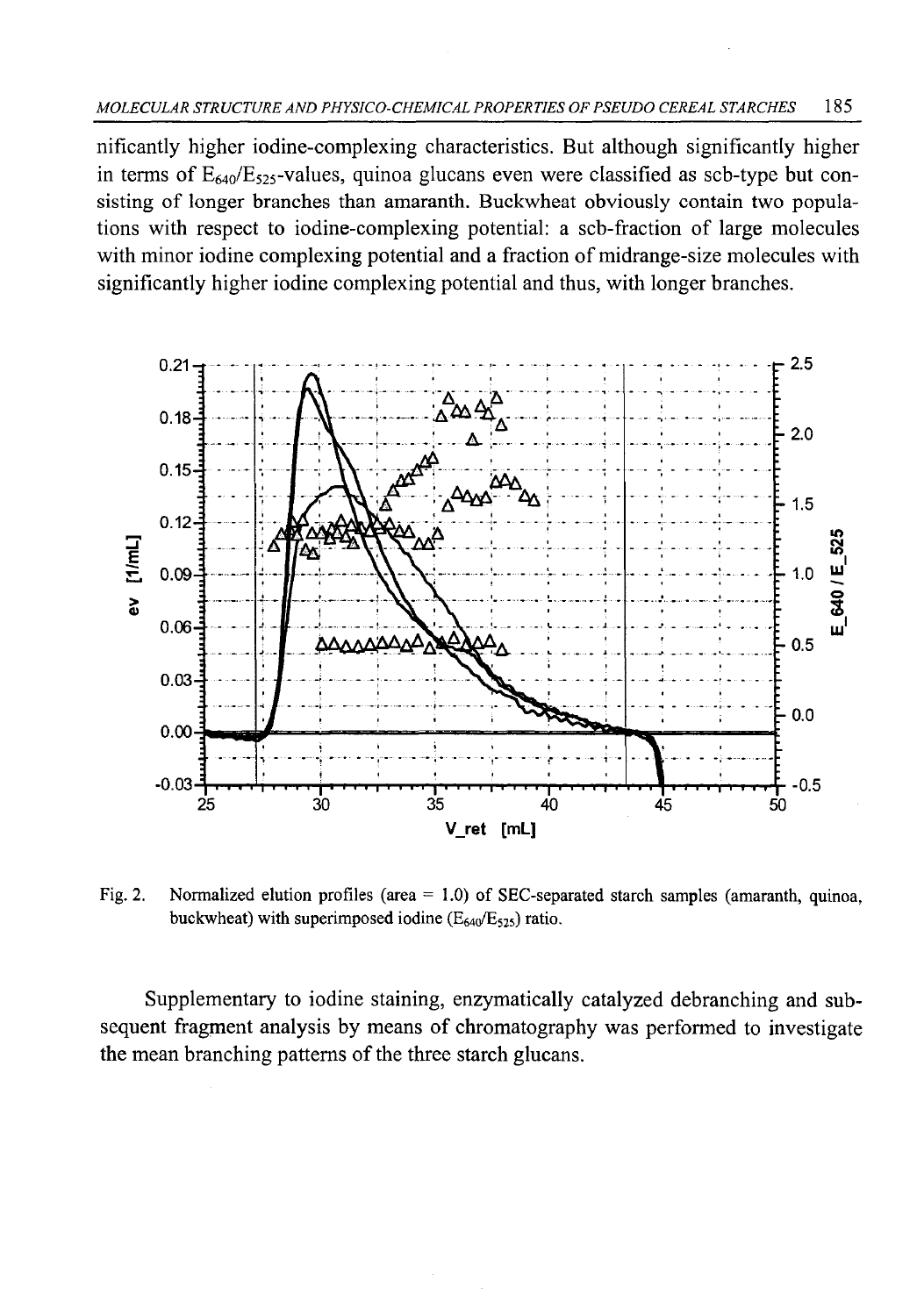### **Tabela 2**

| Type of glucan                                             | amaranth  | quinoa | buckwheat |
|------------------------------------------------------------|-----------|--------|-----------|
| bulk solution:                                             |           |        |           |
| $E_{640}/E_{525}$                                          | 0.46      | 1.40   | 1.51      |
| amylose-type $nb/1cb$ -glucans $[%]$                       | $ref = 0$ | 20     | 25        |
| $SEC + E640/E525$ -fraction analysis:                      |           |        |           |
| amylopectin-type scb-glucans: $E_{640}/E_{525}$ 0-1.5 [%]  | 100       | 80     | 76        |
| amylose-tpe nb/lcb-glucans: $E_{640}/E_{525} > 1.5$ [%]    | $ref = 0$ | 20     | 24        |
| $SEC + population analysis:$                               |           |        |           |
| selective SEC-elution section ( $k_{av}$ 0.0-0.5): 1-4 [%] | 72        | 68     | 56        |
| selective SEC-elution section ( $k_{av}$ 0.5-1.0): 5-7 [%] | 28        | 32     | 44        |
| amylose-type nb/lcb-glucans $(k_{av} 0.5-1.0)$ : [%]       | $ref = 0$ | 4      | 16        |

Iodine/glucan-complexing potential  $E_{640}/E_{525}$  and correlated percentages of amylose-type nb/lcb glucans and amylopectin-type scb glucans and arithmetic population analysis of nb/lcb and scb-contributions.

E<sub>640</sub>: extinction at 640 nm; E<sub>525</sub>: extinction at 525 nm; k<sub>av</sub>: SEC-separation coefficient (selective separation range: **0**.**0**-**1**.**0**);



Fig. 3a. HPAEC-PAD analysis after application of B-Amylase and Isoamylase for amaranth.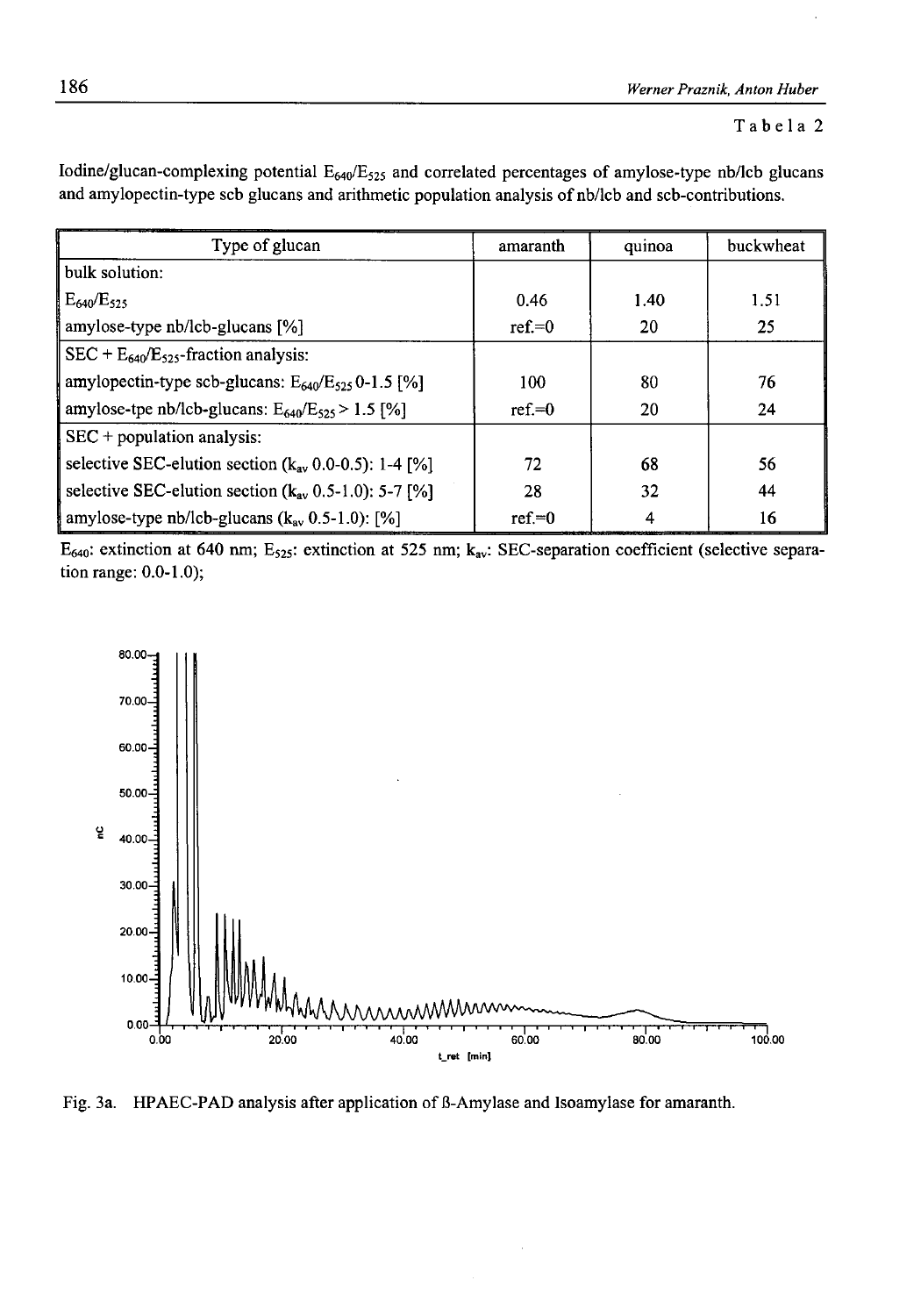

Fig. 3b. SEC-analysis of amaranth glucans: debranched native starch; debranched B-limit dextrin.



Fig. 4a. HPAEC-PAD analysis for debranched ß-limit dextrin of quinoa starch.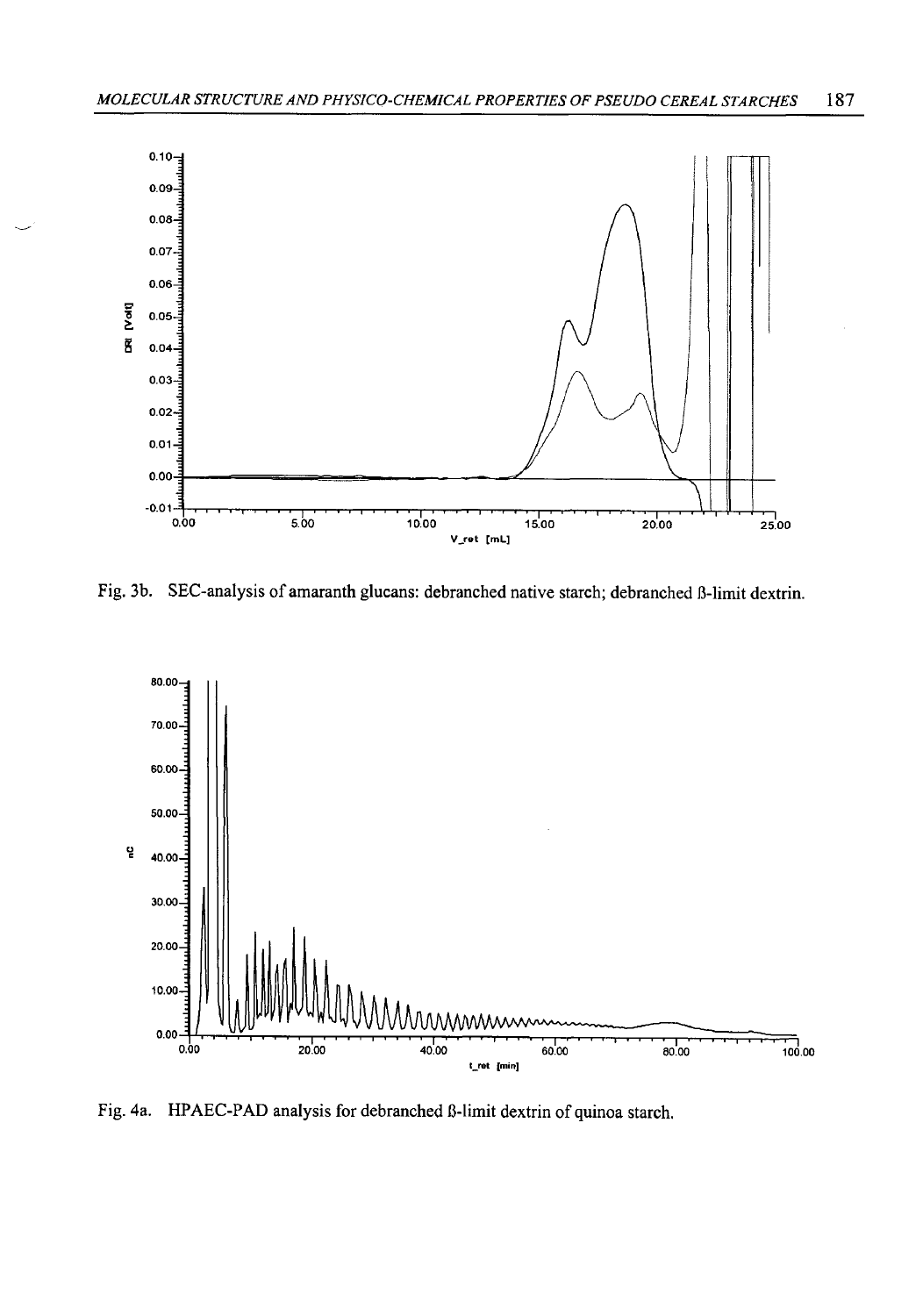

Fig. 4b. SEC-analysis of quinoa starch: debranched native starch; debranched ß-limit dextrin.

HPAEC-PAD-chromatograms of debranched ß-limit dextrin and SEC-elution profiles of debranched native starches and B-limit dextrins for amaranth and quinoa are displayed in Fig. 3a-b and Fig. 4a-b, respectively. HPAEC-PAD-data of quinoa indicate the higher amount of glucan-dps exceeding 13 compared to amaranth. However, the SEC-elution profiles of debranched native starches show that quinoa but not amaranth consist of molecule fragments with dps exceeding 13 (approx. 20% of total mass of glucans elute between  $9-15$  mL). This again confirms, that quinoa is formed by longer glucan chain lenths than amaranth.

### *Technological qualities*

### *Gelatinization* / *Temperature Dependence of Viscosity*

Dependence of viscosity on temperature was determined for 5% (w/w) starchsuspensions in the range between  $55-95^{\circ}$ C (Fig. 5). Amaranth shows a maximum of disintegration at 75°C; quinoa, although uniform but with longer branches, starts disintegration at comparably lower temperatures and keeps this process without significant maximum over the observed temperature range till 95°C.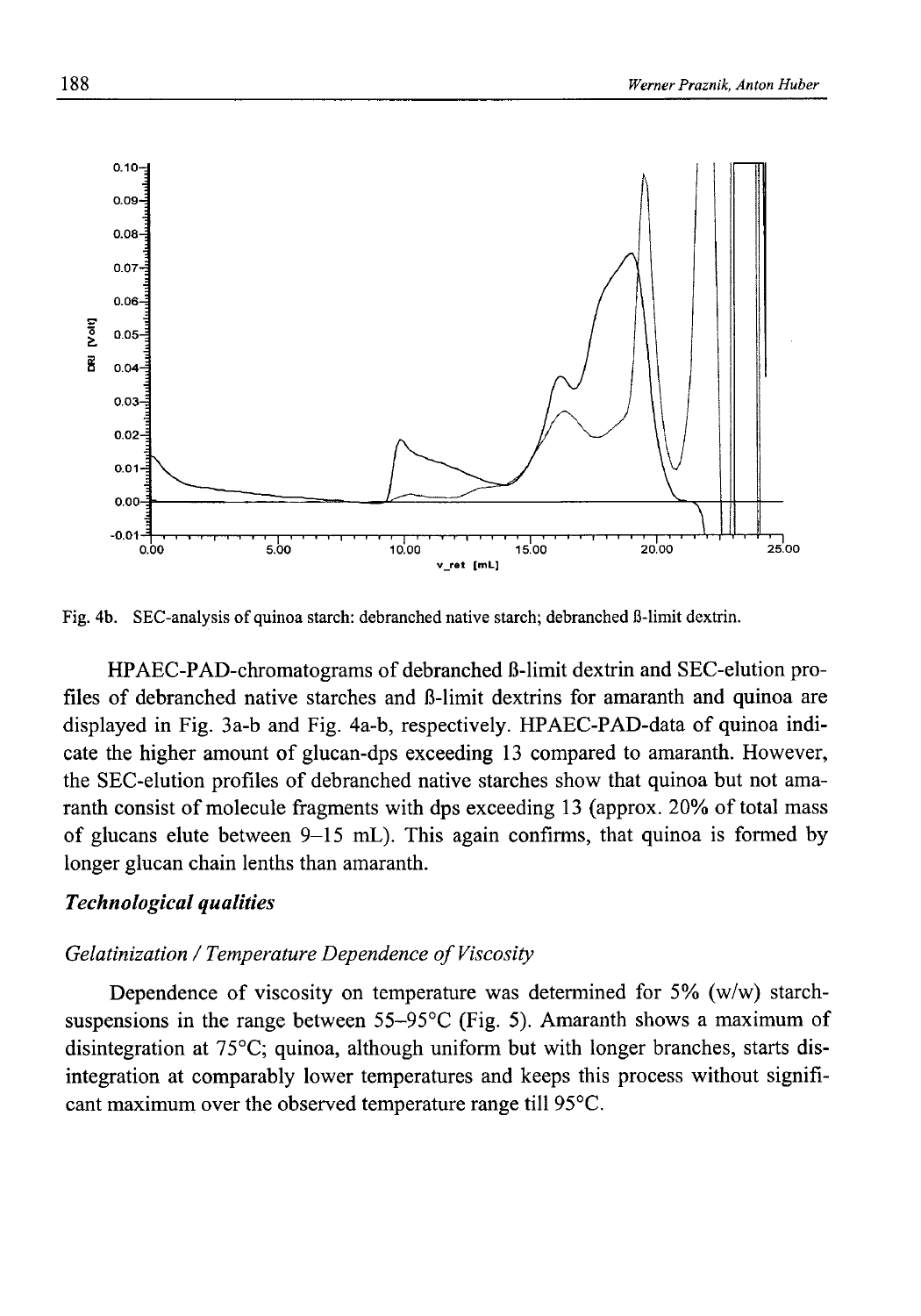

Fig. 5. Amaranth, Quinoa, Buckwheat - temperature dependence of viscosity.

Compared to quinoa glucans, which become continously disintegrated, the performance of amaranth rather is a phase-transition than a destruction phenomenon. Analysis buckwheat results in loose stabilized supermolecular glucan-structures which break up comparably easily. However, increasing viscosity with increasing temperature indicates an initial transition kind of cracking the glucan-packing at 65°C, followed by a continous disintegration of components beyond 65°C.

To monitor disintegration behaviour upon controlled energy input and accompanied tendencies to re-constitute supermolecular glucan structures, Brabender viscosity was determined for 10% (w/w) aqueous starch suspensions (Fig. 6). Although determination of Brabender viscosity for 10%-suspension is a-typical, such high concentrations were applied because for amaranth a minimum of such concentrations were required to obtain reasonable responses.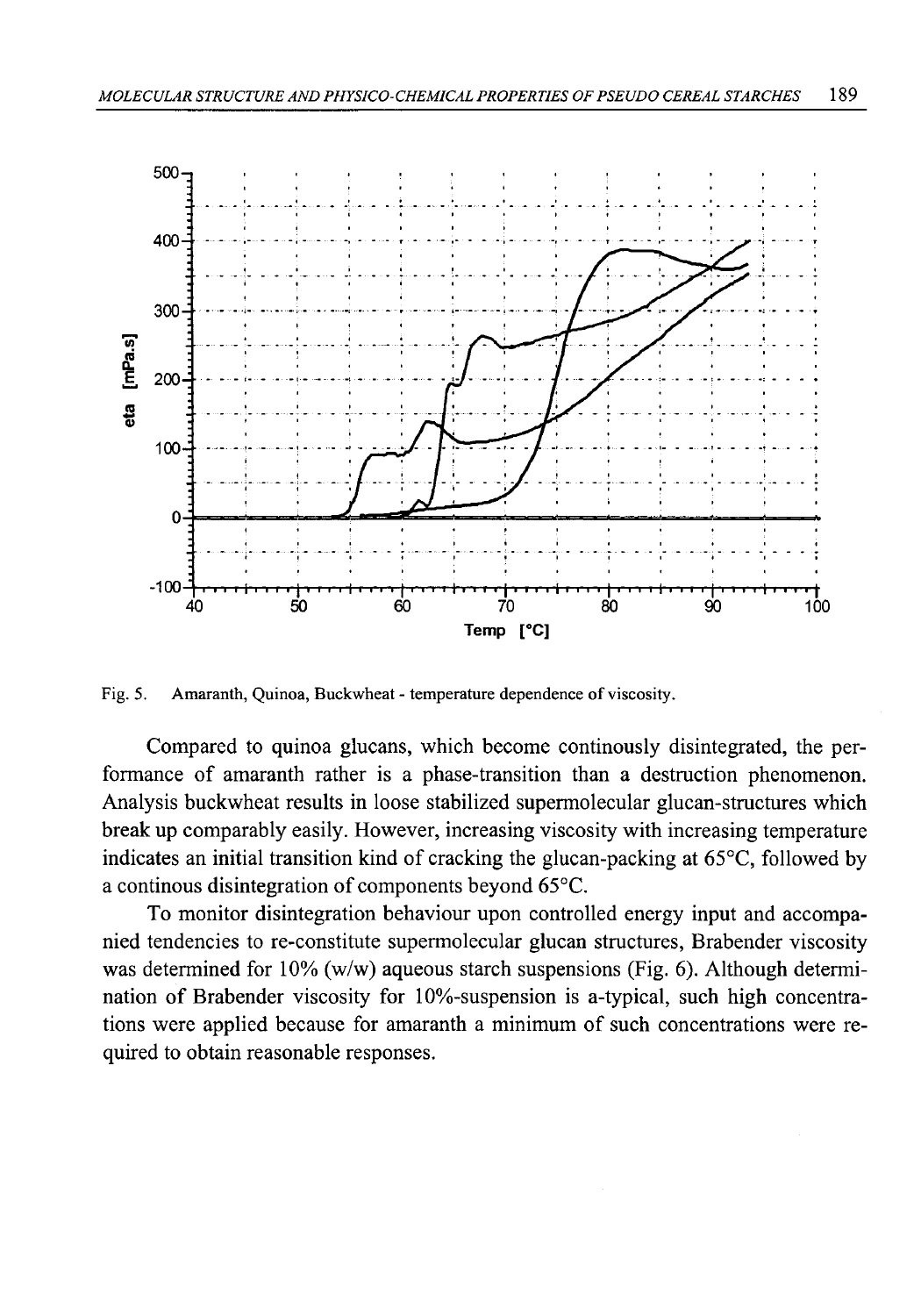

Fig. 6. Amaranth, Quinoa, Buckwheat - Brabender viscosity.

Amaranth forms the most stable structures which stand the applied temperature program significantly better than quinoa: after comparable minor disintegration in the initial temperature raising period, no further significant increase of viscosity was observed. Disintegration of quinoa glucans starts at lower temperatures than for amaranth, but is of similar magnitude. However, different to amaranth, disintegrated glucan/glucan interaction potential of quinoa glucans is high. Such a performance matches with results obtained from iodine-complexation: significantly longer branches for quinoa than for amaranth. The performance of buckwheat in the initial temperature rising period and the subsequent holding period is very similar to quinoa: supermolecular glucan structures of buckwheat are seriously disintegrated, but exhibit a high glucan/glucan-interaction potential. In the cooling period these interactions exceed the detectable scale, indicating a pronounced tendency to re-constitute supermolecular structures.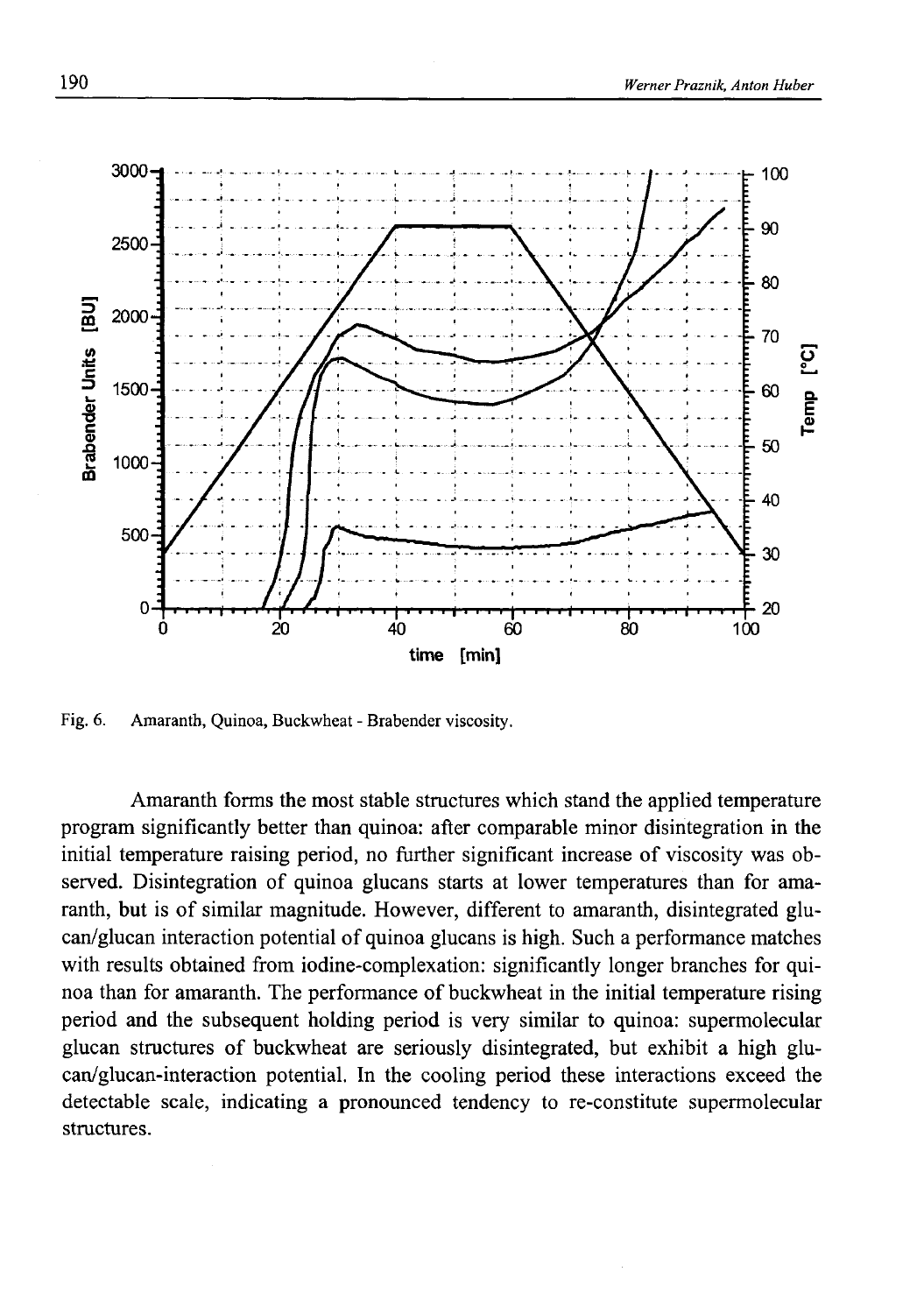# *Resistance against mechanical, chemical and thermal stress*

The three 5% (w/w) aqueous starch suspensions were found to be thixotropic. Viscosity decreases if shear stress is applied and regenerates or even exceeds the initial value after shearing is stopped.

In general, the applied shear stress of 1000  $s<sup>-1</sup>$  for 5 min didn't affect the investigated starches completely (Tab. 3): only loose-stabilized components within the supermolecular glucan-structures became disintegrated. An observed slight increase of viscosity for amaranth and quinoa should be due to a slightly increased reconstitutiontendency of supermolecular structures after shearing. The slightly decreased viscosity of buckwheat suspensions after shearing should be caused by destruction of loosestabilized supermolecular structures.

Tabela 3

|                                                                                   | amaranth          | quinoa        | buckwheat     |  |  |  |
|-----------------------------------------------------------------------------------|-------------------|---------------|---------------|--|--|--|
| molecular characteristics                                                         |                   |               |               |  |  |  |
| iodine complexing potential of high molecular com-                                |                   |               |               |  |  |  |
| ponents: $E_{640}$ / $E_{525}$                                                    | $0.4 - 0.55$      | $1.3 - 1.4$   | $1.2 - 1.4$   |  |  |  |
| $E_{640}$ /E <sub>525</sub> -correlated branching characteristics                 | scb               | sch           | sch           |  |  |  |
| iodine complexing potential of low molecular compo-                               |                   |               |               |  |  |  |
| nents: $E_{640}$ / $E_{525}$                                                      | $0.5 - 0.55$      | $1.5 - 1.7$   | $1.6 - 2.2$   |  |  |  |
| $E_{640}$ /E <sub>525</sub> -correlated branching characteristics                 | scb               | sch           | lcb           |  |  |  |
| $\text{lcb-glucans}$ [%]                                                          |                   |               | 24            |  |  |  |
| weight average molecular weight: $M_w$ [g/M]                                      | $11.8x10^{6}$     | $11.3x10^{6}$ | $15.4x10^{6}$ |  |  |  |
| relative packing density of molecules                                             | $ref = 1.0$       | 0.9           | 2.6           |  |  |  |
| technological characteristics                                                     |                   |               |               |  |  |  |
| isolated from / provided by                                                       | <b>Amaranthus</b> | Chenopodium   | Fagopyrum     |  |  |  |
|                                                                                   | cruentus          | quinoa        | esulentum     |  |  |  |
| moisture [%]                                                                      | 12.4              | 13.2          | 11.0          |  |  |  |
| glucan content [% dry matter]                                                     | 97.0              | 97.9          | 95.8          |  |  |  |
| Brabender vise. 90 $\rightarrow$ 30°C: [BE] <sub>30°C</sub> /[BE] <sub>90°C</sub> | 1.6               | 1.5           | 2.7           |  |  |  |
| visc.of 5% aqu.suspension at 95°C [mPas]                                          | 122               | 187           | 230           |  |  |  |
| stability against shear stress                                                    | high              | high          | medium        |  |  |  |
| acid resistance                                                                   | non               | medium        | low           |  |  |  |
| status of starch-suspensions                                                      | pasteous:         | pasteous:     | gel:          |  |  |  |
| after the first freeze/thaw cycle                                                 | thin-liquid       | gelous        | stiff         |  |  |  |
| freeze/thaw stability                                                             | high              | non           | high          |  |  |  |

Molecular and technological characteristics of amaranth, quinoa and buckwheat.

scb: amylopectin-type short-chain branched glucans; nb/lcb: amylose-type non-branched/long-chain branched glucans; E<sub>640</sub>: extinction at 640 nm; E<sub>525</sub>: extinction at 525 nm; M<sub>w</sub>: weight average molecular weight;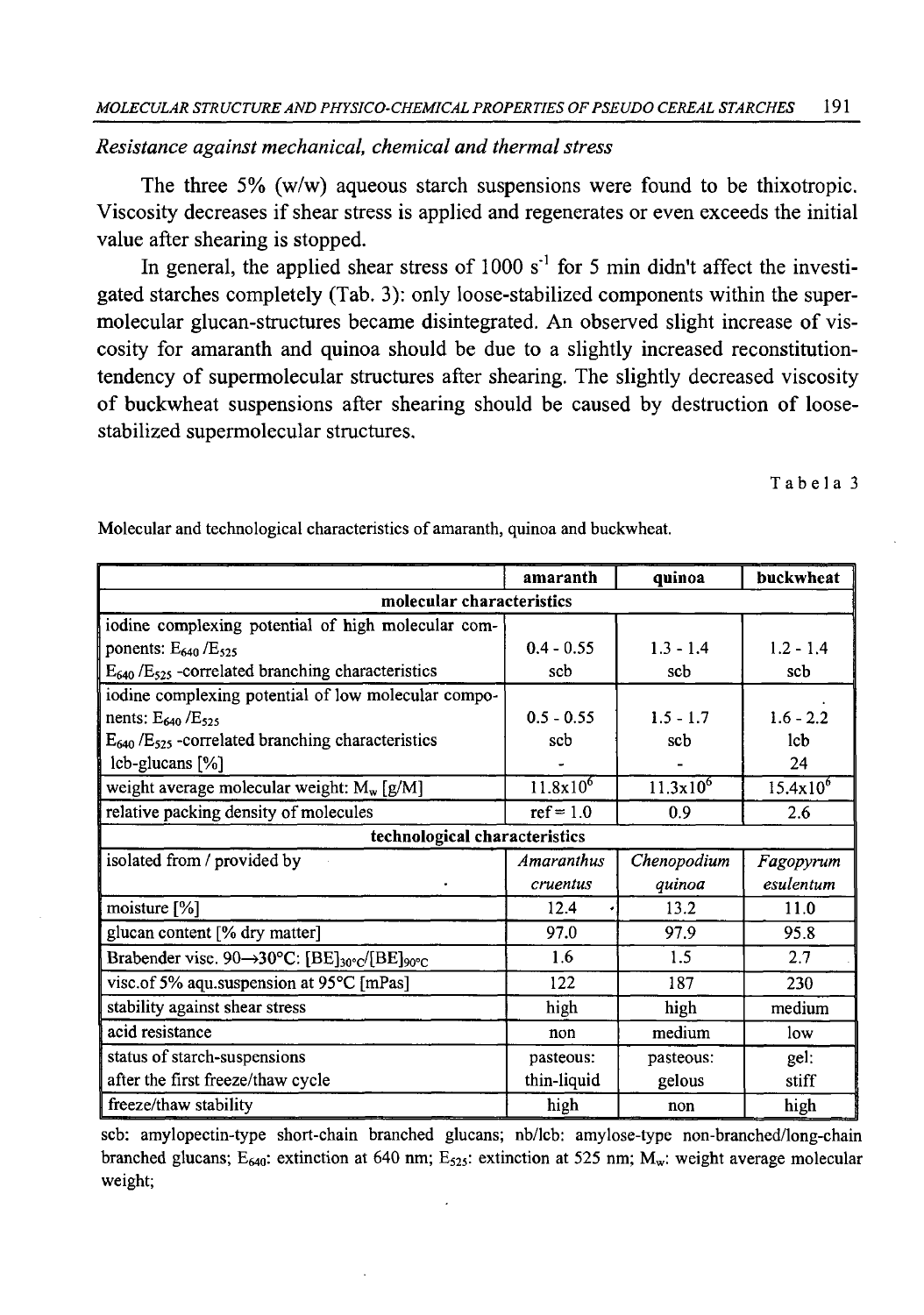Different to the applied shear stress, citric acid of pH 3 causes significant changes. Stability of scb-starches amaranth and for the mixed-type scb/lcb-glucans buckwheat was found to be bad. However, glucans of quinoa performed surprisingly well and kept more than half of the initial viscosity.

Consistency of aqueous starch suspensions after an initial freeze/thaw-cycle range from: scb-glucan amranth 'thin-liquid paste', quinoa 'gelly paste' and buckwheat 'stiff gel'. Quinoa liberates water already in the first freeze/thaw cycle of 20%. Quite different in their molecular characteristics, amaranth and buckwheat perform similarly well in a sequence of seven freeze/thaw cycles. These starches obviously form supermolecular structures, which are not collapsing at the applied conditions.

### **Acknowledgement**

Thanks for providing samples and performing experimental work to N.Mundigler, M. Wollerdorfer, B. Pelzl, D. Marx. This work was partially supported by the Austrian 'Fonds zur Foerderung wissenschaftlicher Forschung (FWF)', project number P-12498- CHE.

### **REFERENCES**

- [1] Praznik W., Mundigler N., Kogler A., Wollerdorfer M., Pelzl B., Huber A.: Molecular Background of Technological Properties of Selected Starches, Starch/Starke, 51, 6, 197-211, 1999.
- [2] Huber A., Praznik W.: Molecular Characteristics of Glucans: High Amylose Com Starch, in: ACS Symposium Series No. 635 'Strategies in Size-Exclusion Chromatography', M.Potschka, P.L.Dubin (eds.), Chpt 19, 1996,351.
- [3] Praznik W., Huber A., Watzinger S., Beck, R.H.F.: Molecular Characteristics of High Amylose Starches, Starch/Starke, 94,2,1994, 82-93
- [4] Praznik W., Huber A.: Modification of Branching Pattern of Potato Maltodextrin with Q-Enzyme Żywność. Technologia. Jakość. (Food. Technology. Quality.), 4,17,1998,202.
- [5] Lorenz K.: Quinoa (*Chenopodium quinoa*) Starch Physico-chemical Properties and Functional Characteristics, Starch/Starke, 42, 3, 1990, 81.
- [6] Bello-Perez L.A., Pano de Leon Y., Agama-Acevedo E., Paredes-Lopez O.: Isolation and Partial Characterization of Amaranth and Banana Starches, Starch/Starke, 50, 10, 1998, 409.
- [7] Mundigler N.: Isolation and Determination of Starch from Amaranth (.*Amaranthus cruentus)* and Quinoa *{Chenopodium quinoa),* Starch/Starke, 50, 2-3, 1998, 7.
- [8] Atwell W.A., Patrick B.M., Johnson L.A., Glass R.W.: Characterization of Quinoa Starch, Cereal Chemistry, 60, 1, 1983, 9.
- [9] Lorenz K.: *Amaranthus hypochondriacus* Characteristics of the Starch and Baking Potential of the Flour, Starch/Starke, 33, 5, 1981, 149.
- [10] Singhal R.S., Kulkami P.R.: Some Properties of *Amaranthus paniculatas* (Rajgeera) Starch Pastes, Starch/Starke, 42, 1, 1990, 5.
- [11] Wilhelm E., Themeier H.W., Lindhauer M.G.: Feinkomstarken und hydrophile Polymere als Komponenten fur neue biologisch abbaubare Zweiphasenwerkstoffe fur spezielle Anwendungen. Teil 1: